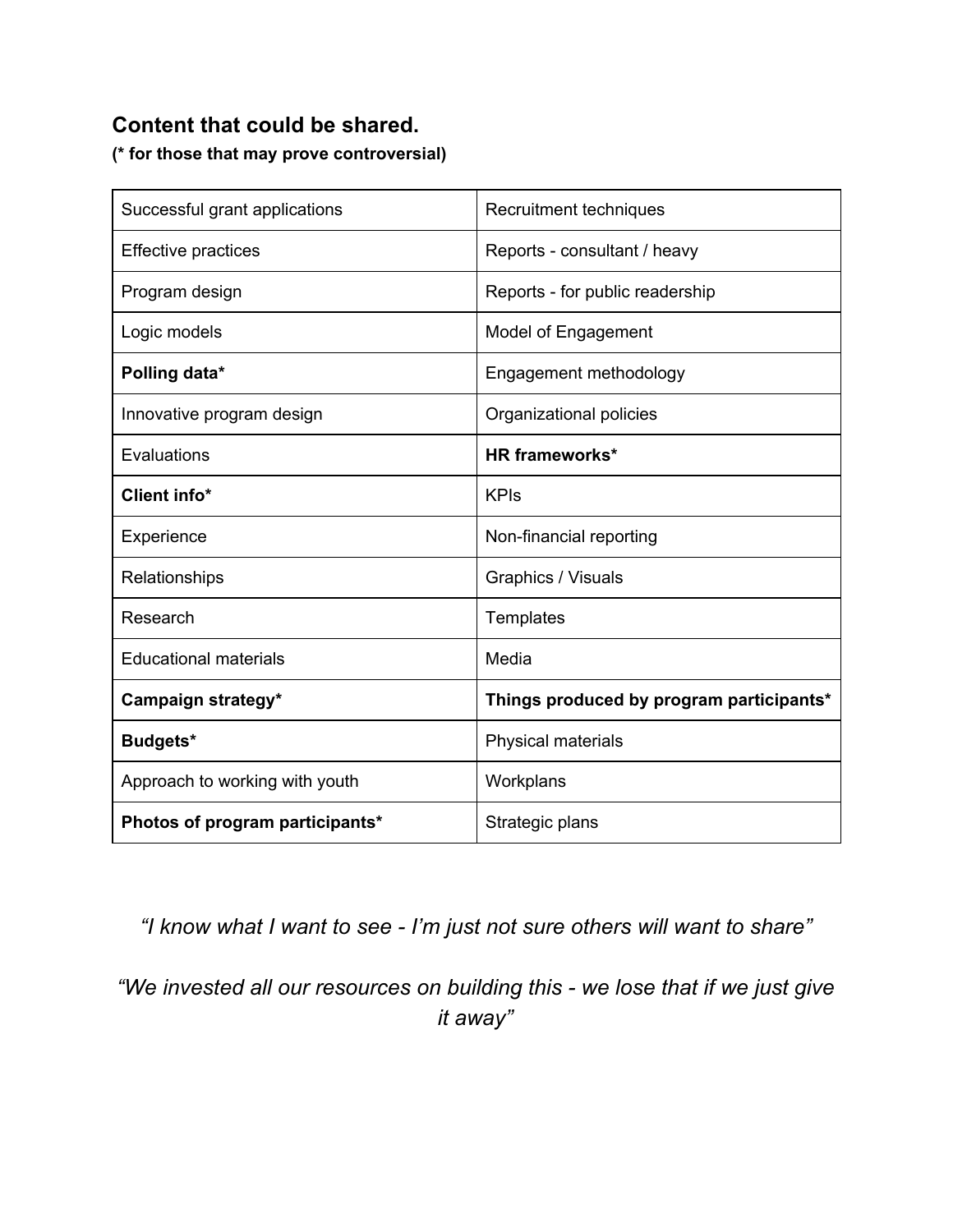# **What about those content types gives you a sense of hesitation that they might be shared?**

Client privacy Investing \$ (information on how much, or where invested), resources Salary info Can't charge money IP (intellectual property) is what we have to enterprise with 'Opponents' may undermine strategy work Respect for children / children's work Informed consent / lack of consent Trust between those who use the works, reciprocity Loss of control Negotiation power dynamic if info is public **Competition** Need to retain IP (intellectual property) to compete with private sector and others in the same space

*"Intellectual property is our social enterprise potential"*

# **Opportunities that may arise from sharing this type of content**

Not repeating mistakes Not spending donor money on something already created by another org Innovation, one idea triggers another one Avoiding duplication Problems are complex, share what we know, find out what's working, collective impact Access, excel, raw budgets, design files Not about what is shared but how Small learns from big (more reassured) More informed sharing, relationship building Capacity building Fulfill donor intentions Vision, mission, movement growth Change the world! Rising tide floats all boats!

*"Imagine how much more productive we could be if we just shared what we've already done!"*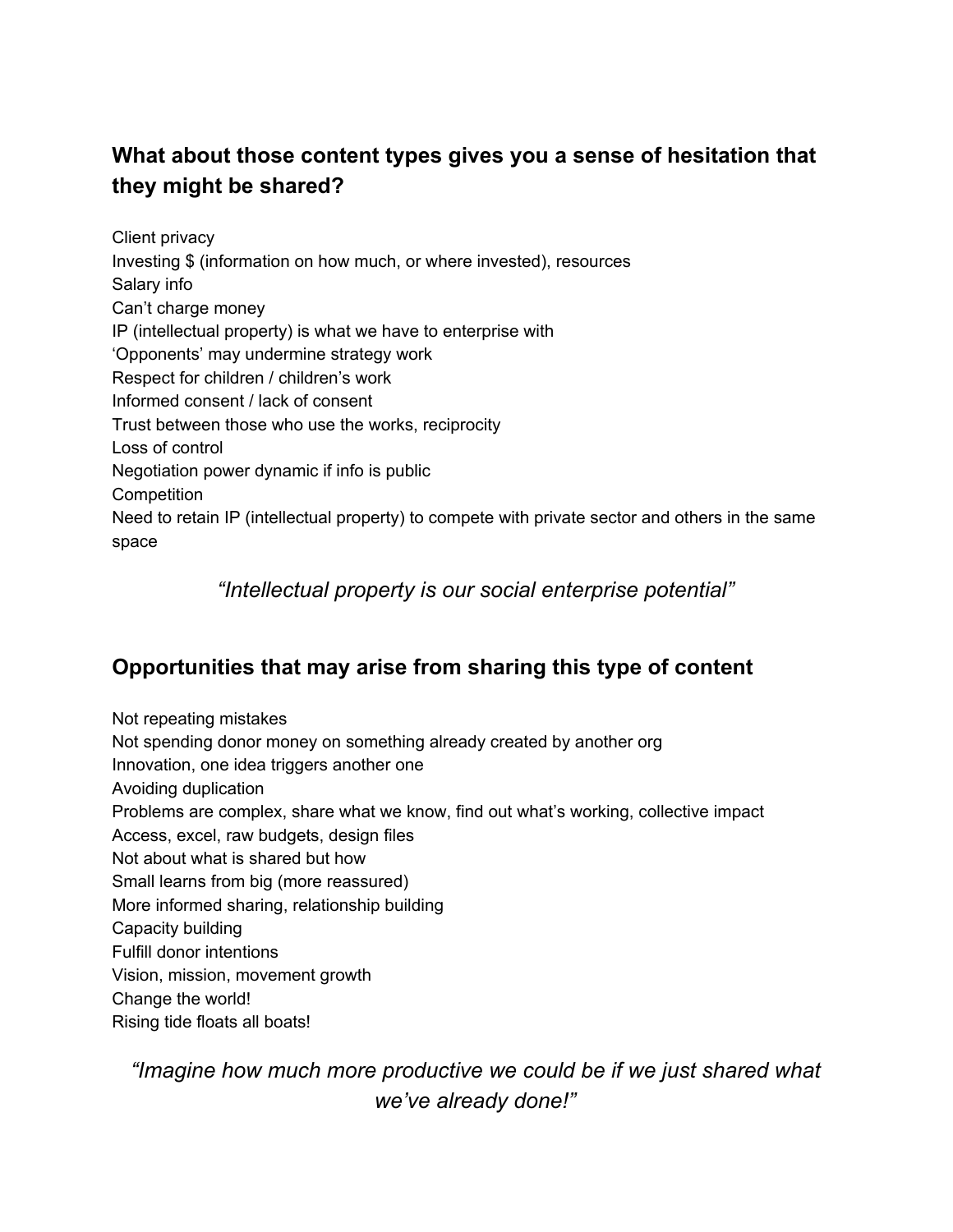### **What might the most serious Risks be?**

Losing good stuff Campaign strategy undermined Client lose out on best services Clients disrespected, negative reputational impacts of things going wrong Trust broken between community clients, orgs, and public Poaching, ideas and staff

#### **Mitigation strategies for risks:**

Use non-adaptable licenses (there are six levels available) Ongoing consent Only for content, and deliverables Grantees know from the start about this requirement Don't share applications to avoid strategic or IP losses if valuable to an org Alternative options would help for those that need it Knowing clearly from the start that licenses would be applied would be a good start Most of the risk is in the application stage - could that reveal be delayed?

### *"If someone else takes your plan and succeeds, isn't that good?"*

### **What's Possible?**

Less duplication More cooperation **Connections** Change of perspective - building something more, someone else could take the work forward Deepen our learning More quality thinking, planning and effort if you know the work is going to be shared in the world All players would be more engaged New levels of collaborative impact Scaling up, reproducing effect overall - non profits, funders, businesses, corporations Idea spread to other places Reduced isolation, chipping away at issues, sharing ideas, technologies, methods

*"A rising tide floats all boats"*